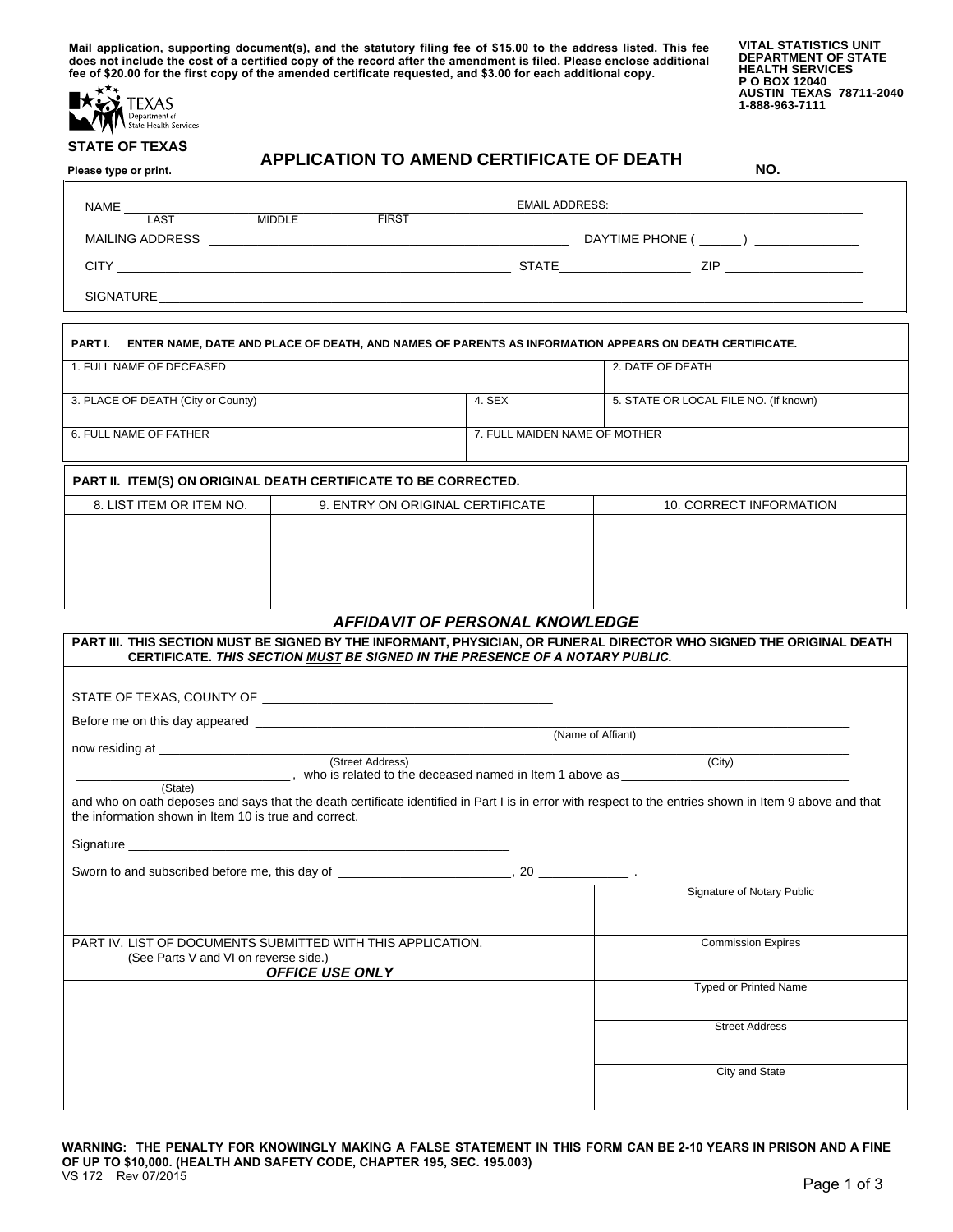#### PART V. EXAMPLES OF CORRECTIONS AND TYPES OF DOCUMENTS REQUIRED. GENERALLY, THE AFFIDAVIT AND ONE ACCEPTABLE DOCUMENT ARE SUFFICIENT.

|    |                                                                                                                    | <b>EXAMPLES OF CORRECTIONS</b>                                                                                                                                          | <b>TYPES OF DOCUMENTS</b>                                                                                                                                                                                                                                                                  |  |  |  |  |  |  |
|----|--------------------------------------------------------------------------------------------------------------------|-------------------------------------------------------------------------------------------------------------------------------------------------------------------------|--------------------------------------------------------------------------------------------------------------------------------------------------------------------------------------------------------------------------------------------------------------------------------------------|--|--|--|--|--|--|
| Α. |                                                                                                                    | <b>ADDING INFORMATION</b><br>[Items left blank on the certificate, excluding cause of death medical information]                                                        |                                                                                                                                                                                                                                                                                            |  |  |  |  |  |  |
|    | Supporting documents may be required (SEE PART VI)Affidavit signed by informant, Funeral Director in Charge<br>[1] |                                                                                                                                                                         |                                                                                                                                                                                                                                                                                            |  |  |  |  |  |  |
| В. | [1]                                                                                                                | <b>CORRECTIONS IN SPELLING</b>                                                                                                                                          | Supporting documents may be required (SEE PART VI)Affidavit signed by informant, Funeral Director in Charge                                                                                                                                                                                |  |  |  |  |  |  |
| C. | [1]                                                                                                                | <b>CHANGES IN INFORMATION</b><br><b>Relating to Deceased</b>                                                                                                            |                                                                                                                                                                                                                                                                                            |  |  |  |  |  |  |
|    | a.<br>b.                                                                                                           |                                                                                                                                                                         | Affidavit signed by Funeral Director in Charge or informant and a document<br>Affidavit signed by Funeral Director in Charge or informant and a document                                                                                                                                   |  |  |  |  |  |  |
|    | c.                                                                                                                 |                                                                                                                                                                         | Changing the Informant requires a court order.                                                                                                                                                                                                                                             |  |  |  |  |  |  |
|    | d.                                                                                                                 |                                                                                                                                                                         | Affidavit signed by original informant. If the original informant is not available<br>or refuses to sign the affidavit, a Court Finding as to the marital status of the<br>deceased at the time of death is required. If changing status to married,<br>must add name of surviving spouse. |  |  |  |  |  |  |
|    | е.                                                                                                                 |                                                                                                                                                                         | Affidavit and one early document (SEE PART VI)                                                                                                                                                                                                                                             |  |  |  |  |  |  |
|    | f.<br>g.<br>h.                                                                                                     |                                                                                                                                                                         | Affidavit by informant or Funeral Director<br>Affidavit by informant, relative, or Funeral Director in Charge<br>Affidavit by informant, relative, or Funeral Director in Charge and a document                                                                                            |  |  |  |  |  |  |
|    | $\lceil 2 \rceil$                                                                                                  | Relating to Parent(s)                                                                                                                                                   |                                                                                                                                                                                                                                                                                            |  |  |  |  |  |  |
|    | a.<br>b.                                                                                                           |                                                                                                                                                                         | Last Name of Father or Maiden name of Mother  Affidavit by informant, relative, or Funeral Director in Charge and a document                                                                                                                                                               |  |  |  |  |  |  |
|    |                                                                                                                    | NOTE: ITEMS 2, AND 26 THROUGH 41 REQUIRE A MEDICAL AMENDMENT<br>NOTE: ALL SUPPORTING DOCUMENTS MUST MATCH THE REQUESTED CORRECTIONS EXACTLY.<br>POSSIBLE DOCUMENTATION. | NOTE: ALL OTHER ITEMS REQUIRING CORRECTION SHOULD BE REFERRED TO VITAL STATISTICS FOR INSTRUCTIONS ON                                                                                                                                                                                      |  |  |  |  |  |  |
|    |                                                                                                                    |                                                                                                                                                                         |                                                                                                                                                                                                                                                                                            |  |  |  |  |  |  |
|    |                                                                                                                    |                                                                                                                                                                         | DART UL QUOCECTER TVDEC OF BOOUMENTARY EVIDEMOF. THE BOOUMENT MUCT CHOM/THE CORRECT INFORMATION RECARDING                                                                                                                                                                                  |  |  |  |  |  |  |

## PART VI. SUGGESTED TYPES OF DOCUMENTARY EVIDENCE. THE DOCUMENT MUST SHOW THE CORRECT INFORMATION REGARDING THE ITEM(S) TO BE CORRECTED.

- 1. BAPTISMAL CERTIFICATE (within 5 years of the time of birth)
- 2. ARMED FORCES DISCHARGE PAPERS
- 3. BIRTH CERTIFICATE OF DECEDENT'S CHILD
- 4. BIRTH CERTIFICATE OF DECEASED

Contact our office to determine if a supporting document is required. Contact our office regarding the required age of the document. **NOTE**

5. DIVORCE RECORD (limited use)

The fee for conducting each search and issuing a certified copy of a death certificate is \$20.00. If more than one certification of the same record is required at the same time, the fee for the first copy of a death record is \$20.00 and \$3.00 for each additional copy of the record requested by the applicant in a single request. For any search of the files where a record is not found or a certified copy is not issued, the fee is \$20.00.

Mail application, supporting document(s), and the statutory filing fee of \$15.00 to the address below. This fee does not include the cost of a certified copy of the record after the amendment is filed. Please enclose additional fee of \$20.00 for the first copy of the amendment certificate requested, and \$3.00 for each additional copy.

Expedited Services: Orders must be sent to the Texas Department of State Health Services via overnight mail service, such as Fedex, Lone Star Overnight, or UPS. There is an additional \$5 fee for expedited requests. There is an \$8 return delivery fee for Lonestar (within Texas) or Fedex (outside of Texas) or \$19.95 for P.O. Box and express mail (optional).

> Mail Expedited Requests to: Vital Statistics Unit 1100 W. 49th St. Austin, TX 78756

If we may be of further assistance you may call 1-888-963-7111, Monday – Friday 8am-5pm Texas Vital Statistics Department of State Health Services P.O. BOX 12040 Austin, Texas 78711-2040